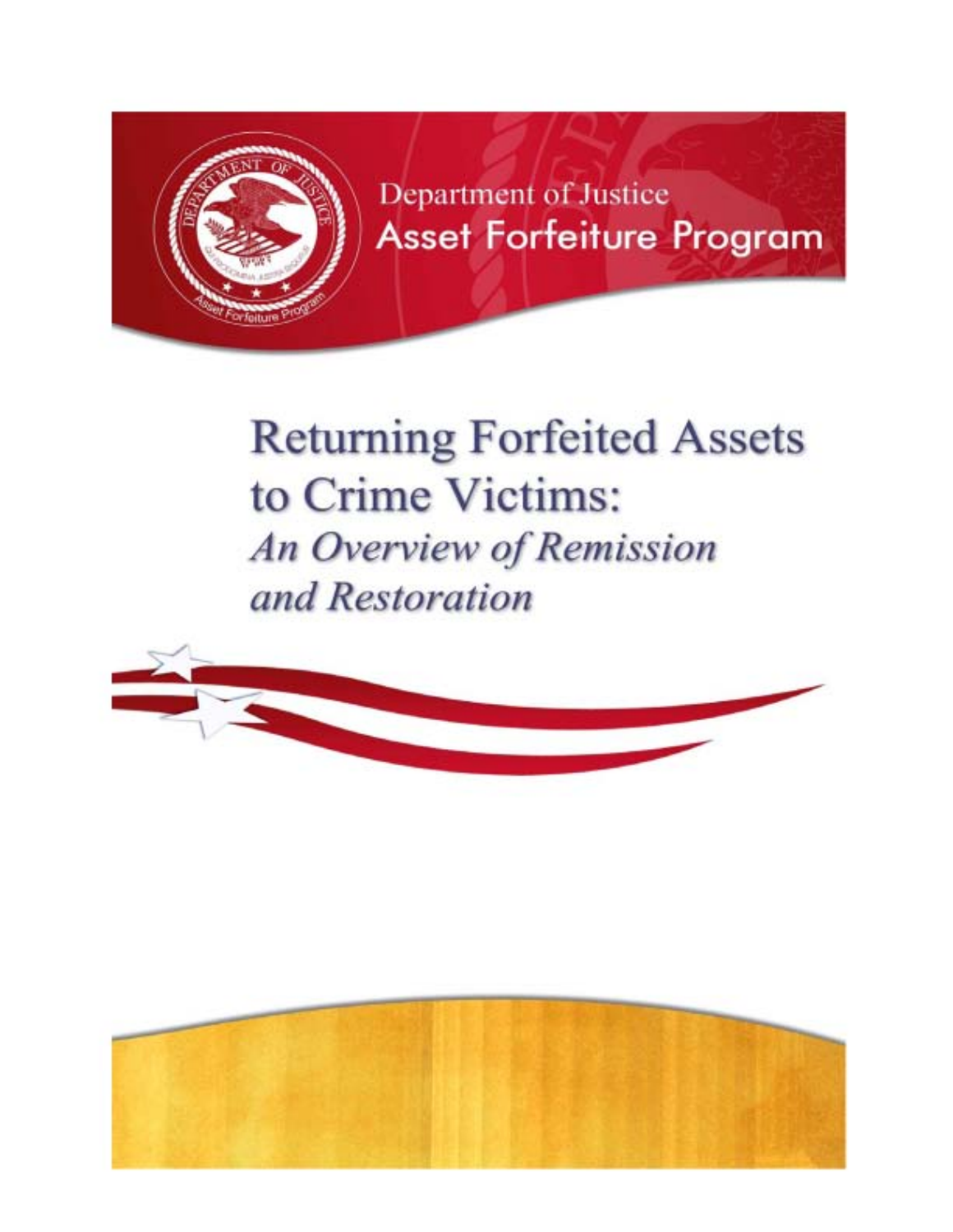# **Introduction**

Returning assets to the victims of financial crime is priority in the Department's Asset Forfeiture Program. During the past decade, the Asset Forfeiture Program has returned millions of dollars to victims of financial crime, with over \$400 million returned in FY 2008 alone. Through educational tools – such as this brochure – and training, the Program seeks to highlight and expand this effort.

As the federal asset forfeiture program has matured over the years, the number of non-drug related forfeitures has increased dramatically. This has led to significant recoveries of money and property derived from fraud and other theft-related offenses. A critical element of the forfeiture program is the return of such assets to the victims of crime through the remission and restoration processes. This booklet covers the basics of remission and restoration and explains the advantages of each approach. It is essential reading for criminal prosecutors, forfeiture attorneys, paralegals, and agents.

# **Petitions For Remission**

#### *What is remission?*

The Attorney General or the seizing agency may return forfeited property to an owner or lienholder of the property, or to a victim of the crime underlying the forfeiture, if certain eligibility criteria are met. The federal regulations governing remission are at

28 C.F.R. § 9. This brochure addresses remission of judicial forfeitures which are handled by the Asset Forfeiture and Money Laundering Section. Questions regarding administrative forfeitures should be directed to the forfeiting agency.

# *Who can qualify as a victim?*

A victim is a person who has suffered a specific pecuniary loss as a direct result of the crime underlying the forfeiture or a related offense. The definition of "person" includes "an individual, partnership, corporation, joint business enterprise, estate, or other legal entity capable of owning property."

# *Who cannot qualify as a victim?*

A person cannot qualify as a victim if he/she:

- Knowingly contributed to or benefited from the offense underlying the forfeiture or was willfully blind to it, or
- Has recourse to other reasonably available assets or compensation, or
- Seeks recovery for torts or physical injuries associated with the offense but are not the basis for the forfeiture

#### *How are potential victims notified of the remission process?*

Following the seizure of the property, the U.S. Attorney's Office, in cooperation with the investigating agency, identifies all potential victims and notifies them of the opportunity to file a petition for remission.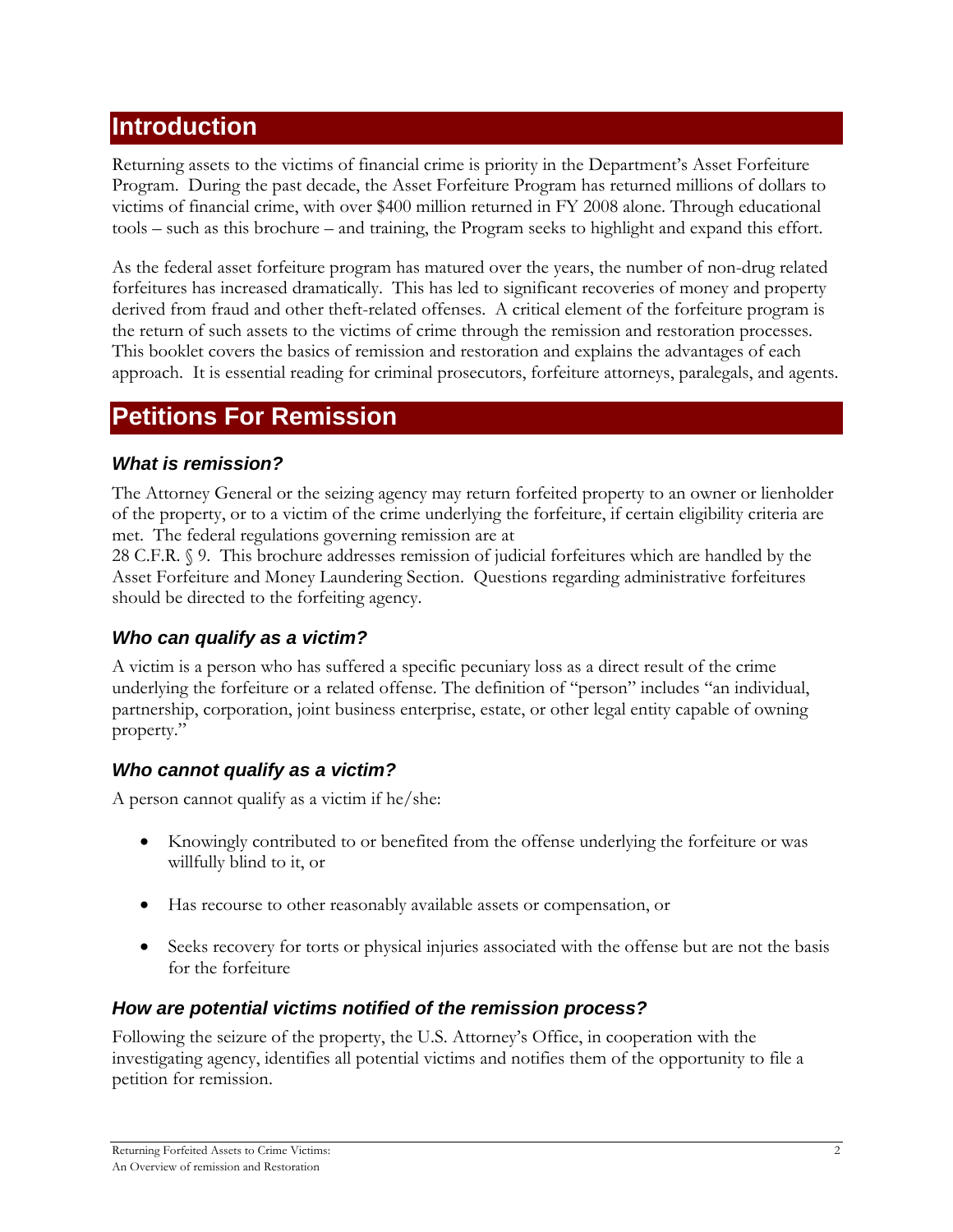Known victims should be notified by mail. If there are unknown victims, notification may be made by publication. The U.S. Attorney's Office may also use the Victim Notification System and modify the standard victim notice to include notice of forfeiture and a model petition for remission.

# *How is a victim's pecuniary loss determined?*

The petitioner must provide documentary evidence of a specific pecuniary (i.e., monetary) loss and the date the loss occurred. Acceptable evidence of loss may include cancelled checks, receipts, and invoices. Seized records may also be used to substantiate the victim's pecuniary loss. In calculating pecuniary loss, any money returned to the victim must be accounted for and deducted.

# *What losses are not included in the pecuniary loss amount?*

- Losses not supported by evidence
- Losses indirectly resulting from the underlying offense or a related offense
- Interest forgone
- Collateral expenses (i.e., attorney's fees and investigative expenses) incurred to recover lost property

# *Can a trustee be used?*

With the approval of the AFMLS, a trustee may be employed in large multiple-victim cases to support the U.S. Attorney in notifying potential victims of the opportunity to seek remission, in processing the petitions, and in making recommendations to the United States Attorney.

# *What if the forfeited funds are not sufficient to compensate multiple victims?*

When the forfeited funds are insufficient to fully compensate all the victims in a multi-victim case, the funds are generally distributed on a pro-rata basis in accordance with the amount of loss suffered by each victim. For example, if the forfeited funds cover one-half of the victims' losses, each victim receives 50 percent of his/her actual pecuniary loss.

# *Are there any exceptions to pro-rata distribution?*

Priority can be granted to victims in cases where a pro-rata distribution would cause extreme financial hardship, a particular victim has better proof of loss, has cooperated with the government investigation, or other appropriate reasons.

# *What administrative costs can be deducted by the government?*

Costs incident to the forfeiture, sale, or other disposition of the property are deducted from the amount available for remission. The remaining balance is distributed to the victims.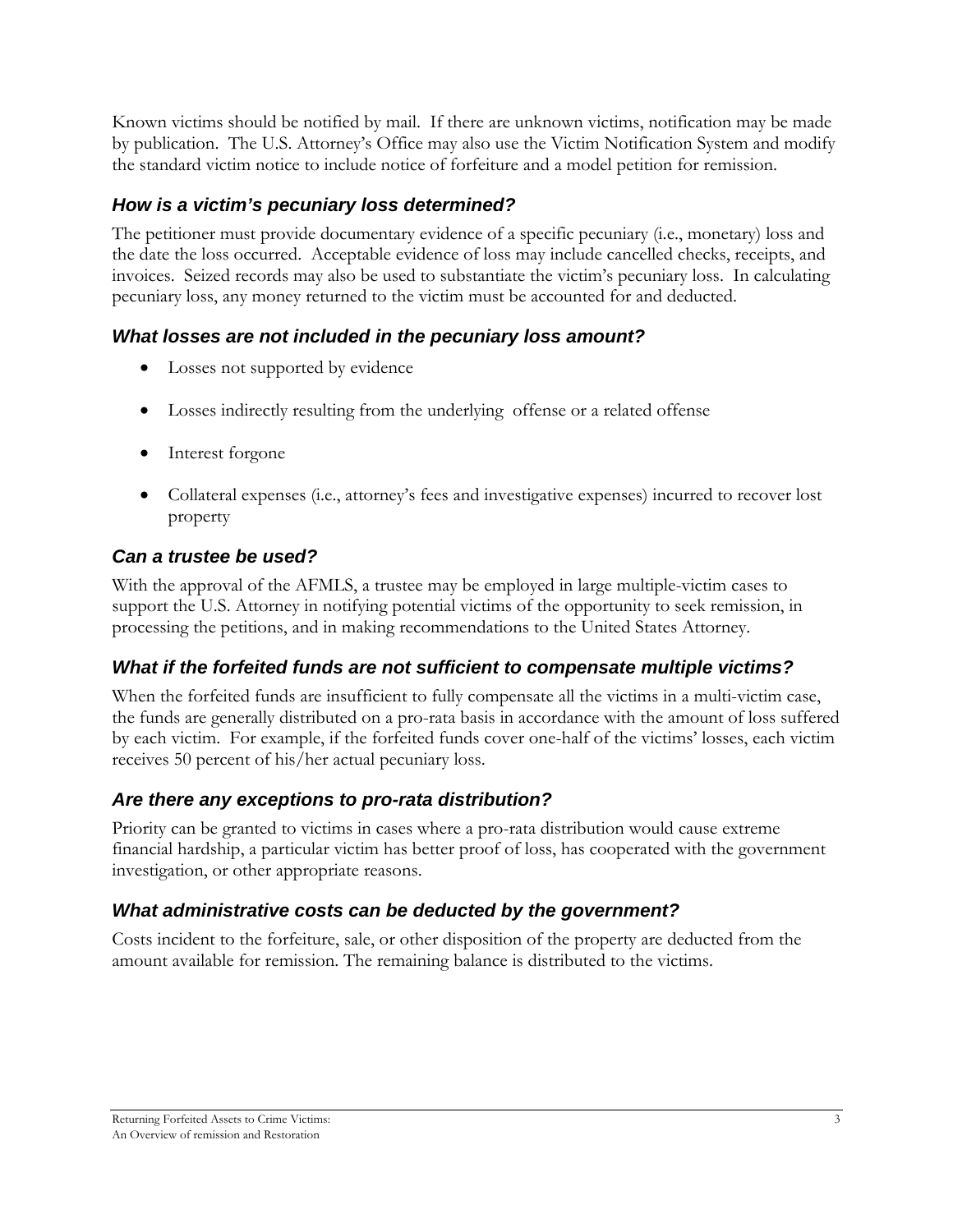# *What documents should the U.S. Attorney send to AFMLS?*

- The petition(s) for remission (see AFML Online for sample)
- A letter describing the offense and recommending approval or denial of the petition
- The seizing agency report and recommendation
- Pertinent judicial documents (preliminary order of forfeiture, indictment, plea agreement, etc.)

# *What if AFMLS denies the petition for remission?*

A petitioner may submit a request for reconsideration within ten days of receipt of the denial notification letter. Reconsideration requests are reviewed by an AFMLS official who did not decide the original petition.

# **Restoration**

#### *What is restoration?*

Restoration is used when the Attorney General, at the request of a U.S. Attorney, authorizes the use of forfeited funds to pay restitution to the victim of a criminal offense. Forfeited funds may be applied to the restitution order only if no other funds are available to fulfill the defendant's restitution obligation. The victim generally must meet the regulatory requirements for remission as explained below.

#### *How does restoration work?*

The U.S. Attorney's Office works with the Court to identify the victims of the crime to be included in the criminal restitution order. Following entry of the restitution order, the U.S. Attorney requests that AFMLS approve restoration and transfer to the court funds forfeited in the same and/or related civil, criminal or administrative forfeiture proceedings.

#### *What are the primary benefits of restoration?*

Restoration eliminates the need for each victim to file a petition for remission, which is particularly beneficial in large multiple-victim cases. In addition, restoration requests are generally processed faster than petitions for remission.

# *Is a victim defined differently for purposes of restoration than for remission?*

No. A victim under the restoration procedures must meet the same qualifications as a victim pursuant to the remission process: a person who has suffered a pecuniary loss as a result of the crime underlying the forfeiture or a related offence. Therefore, the restitution order must list the same victim(s) and loss amount(s) as would have been determined through the remission process.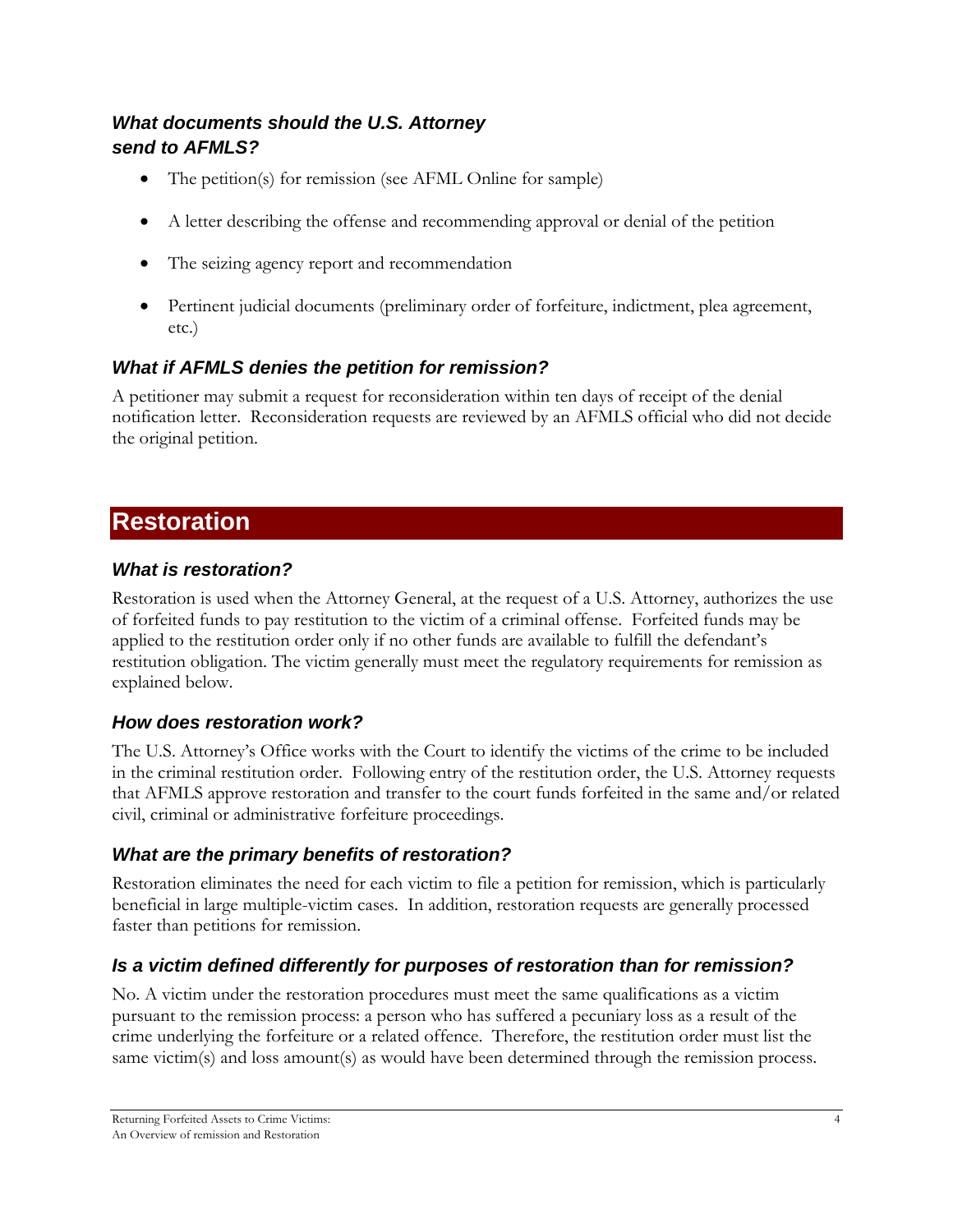#### *Can some victims have priority over others?*

Although the remission regulations generally require pro-rata distribution to all victims, private victims named in a restitution order must, by statute, be paid in full before the United States is paid. See 18 U.S.C. § 3664(i). Similarly, direct victims of an offense must be paid in full before third-party claimants (typically insurance companies) are paid. 18 U.S.C. § 3664(k).

#### *What documents should be sent to AFMLS?*

- The request for restoration must include the four required representations by the U.S. Attorney:
	- o All known victims have been notified and are accounted for
	- o Victims' losses have been verified and reflect any compensation received
	- o Victims do not have recourse reasonably available to other assets
	- o Victims did not contribute to, participate in, and were not willfully blind to the offense
- Judgment and Commitment with Restitution Order
- Forfeiture Order (Administrative or Judicial)
- Pertinent judicial documents (preliminary order of forfeiture, indictment, plea agreement, etc.)

#### *Are there any timing requirements?*

- Restoration requests should be forwarded to AFMLS within 30 days of entry of the restitution order
- The U.S. Attorney may place a 12-month hold on the asset in CATS in order to prevent its dissipation through remission or equitable sharing.
- The U.S. Attorney may ask that AFMLS issue a preliminary restoration decision prior to entry of the restitution order.

#### *What if AFMLS denies the restoration?*

If restoration is denied, a person claiming losses as a victim may still file a petition for remission. A denial of restoration does not affect the person's eligibility for a direct grant of remission.